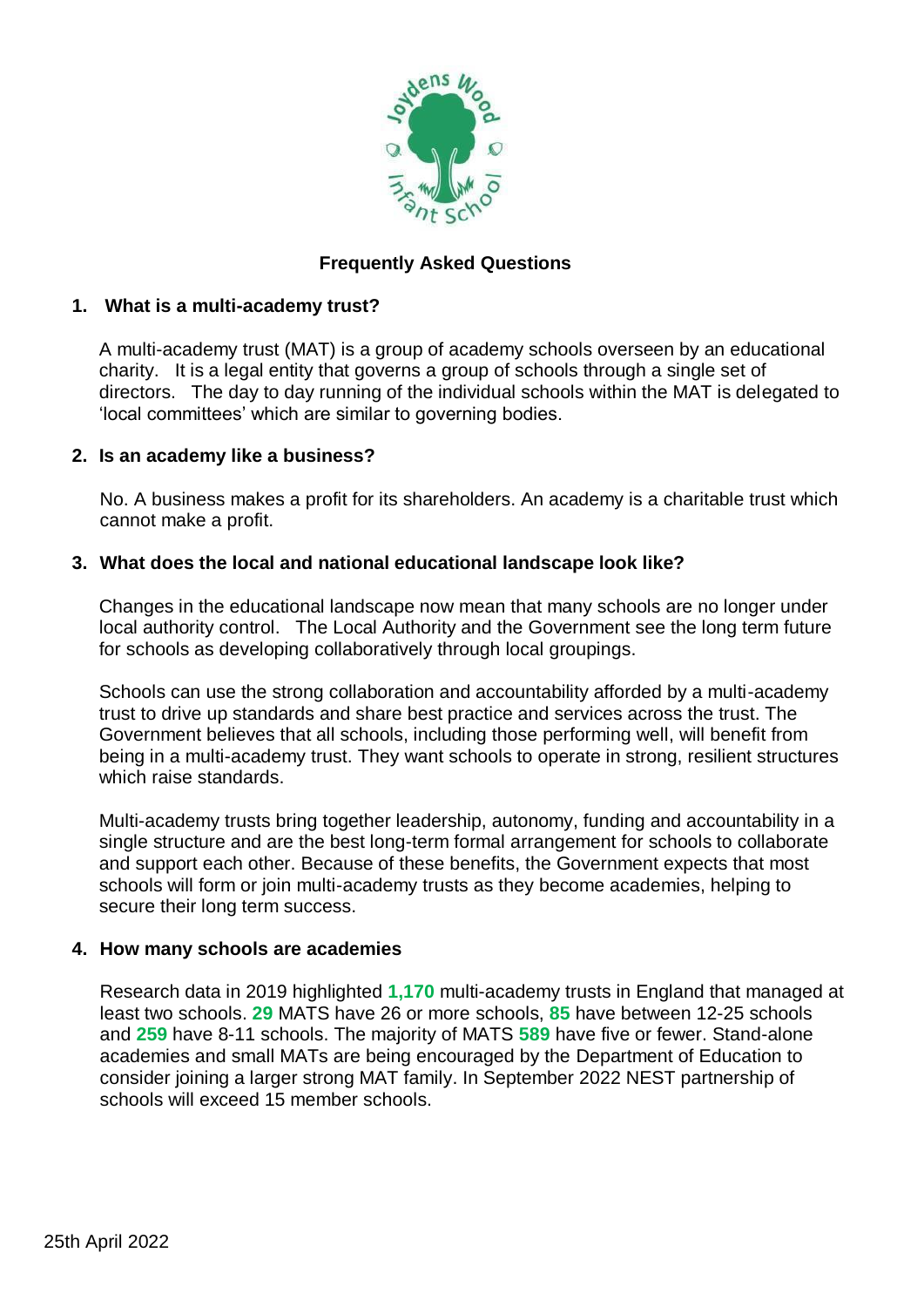## **5. Is there a set model for how a MAT has to operate?**

No. There are rules regarding how a MAT is funded as well as legal requirements but the way in which the MAT operates, its governance, structures, vision and ethos are defined by the MAT directors. Nexus Education Schools Trust (NEST) encourages local autonomy and collaborative working.

#### **6. Are multi academies bound by the same rules and regulations as other schools and single academies?**

Multi-academy trusts are required to follow the law and guidance on admissions, special educational needs and exclusions.

#### **7. Does becoming an academy group change the relationship with local schools and the community?**

No. Academy funding agreements state that they must ensure that the school will be at the heart of its community, collaborating and sharing facilities and expertise with other local schools and the wider community

#### **8. What has been happening so far?**

Over the past year, the governors have been considering the advantages of joining a multi-academy trust. They have been working together to explore the best fit for our school within a MAT structure.

#### **9. Which MAT have Governors consider the best fit for Joydens Wood Infant School?**

After careful consideration it has been agreed that Nexus Education Schools Trust will be our preferred MAT partner.

The Nexus Education Schools Trust (NEST) has been formed from many forward-looking schools which joined to share the same strong ethos and values of NEST.

- NEST allows a collaborative ethos through the structure within the MAT.
- NEST believes that schools working together can transform and make a difference for children, families, staff and our communities.
- NEST schools believe that they have a moral purpose to provide excellence and opportunity for all to enable lives to be transformed.
- We share the NEST values of 'learning, inclusion, trust, integrity, enjoyment, success, leadership, collaboration, opportunity, commitment and responsibility.'
- NEST values co-operation and interaction with stakeholders, so that they will have pride and a desire to be involved in its work. Key partnerships with other organisations will offer further opportunities to enhance teaching and learning across its schools.
- Nexus Education Schools Trust has a model which enables a local cluster of schools to work collaboratively together whilst being part of a larger organisation.
- NEST is committed to supporting the professional development of staff and has a Teaching School Hub within the organisation.

## **10.Which Schools are members of Nexus Education Schools Trust (NEST)?**

Alexandra Infant School and Specialist Autistic Spectrum Resource provision Alexandra Junior School Balgowan Primary School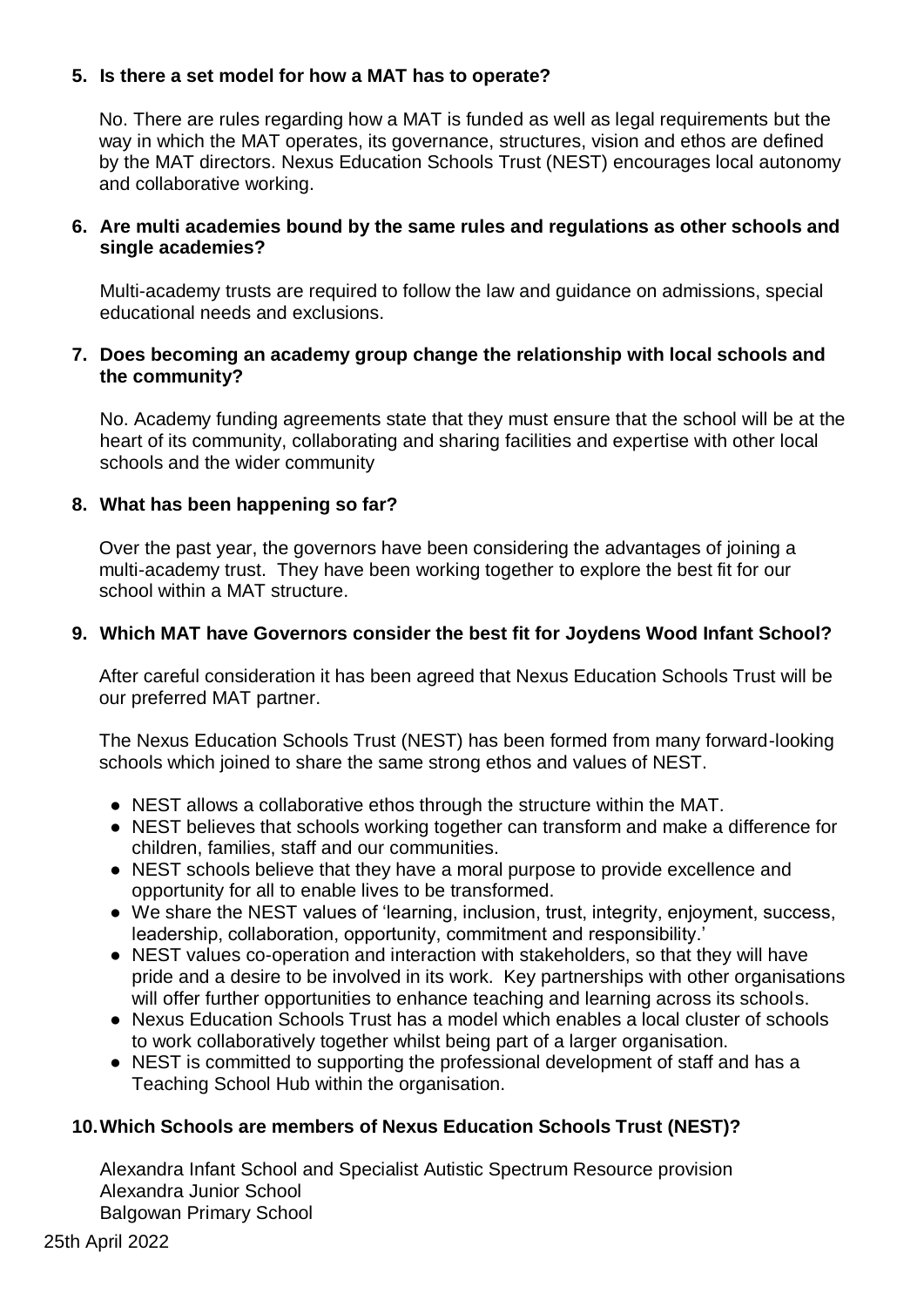- Bickley Primary School **Associate Partners:** Farnborough Primary School **Farnborough Primary School** Highfield Infants' School Highfield Junior School Manor Oak Primary and Nursery School Joining in Autumn 2022 Perry Hall Primary School Dog Kennel Hill Primary School Pickhurst Infant School **Rotherhithe Primary School** Worsley Bridge Primary School Squirrels Nursery Childeric Primary School Goose Green Primary School John Donne Primary School John Keats Primary School
	-

## **11.How is funding organised within the MAT?**

Funding for schools within the MAT is allocated on an individual academy basis, governed by a master funding agreement between the Secretary of State and the MAT, and supplemental agreements between the Secretary of State and each school within the MAT. The schools will ultimately receive the same level of funding as they do as individual academies. However, a percentage of each school's General Annual grant (GAG) will be paid into a central pot to support central services such as school improvement services, assessment, finance, payroll, accountancy, HR, legal, premises etc.

#### **12.Will each school retain its financial independence and its ability to manage its own finances?**

There will be common financial procedures and an agreed scheme of delegation shared amongst all of the schools. Each school will prioritise spending on local needs and a long term development plan, as we do now. The Local Committee (governors) will be accountable for the delegated budget.

NEST will provide support and monitoring of financial planning and monthly expenditure. The Nexus Education Schools Trust will be audited annually and its schools termly. All accounts for NEST will be registered at Companies House annually.

The accounts will be externally audited by an accountancy firm. The Education and Skills Funding Agency (ESFA) will also monitor the financial effectiveness of the Trust. Over time there is likely to be some centralisation of service level agreements and financial procedures, resulting in possible economies of scale.

NEST is accountable to the Department of Education and ESFA for monitoring, financial probity and standards.

#### **13.How does academy status affect SEN funding?**

SEN funding will come directly from the government through the Education Funding Agency. Funding allocated to a named child would continue to be funded directly by the local authority

#### **14.Will Joydens Wood Infant School keep its individuality/identity?**

Yes. NEST fully supports the distinguishing characteristics and independence of its academies. Joydens Wood Infant School will therefore retain its identity, keeping its own uniform and school name.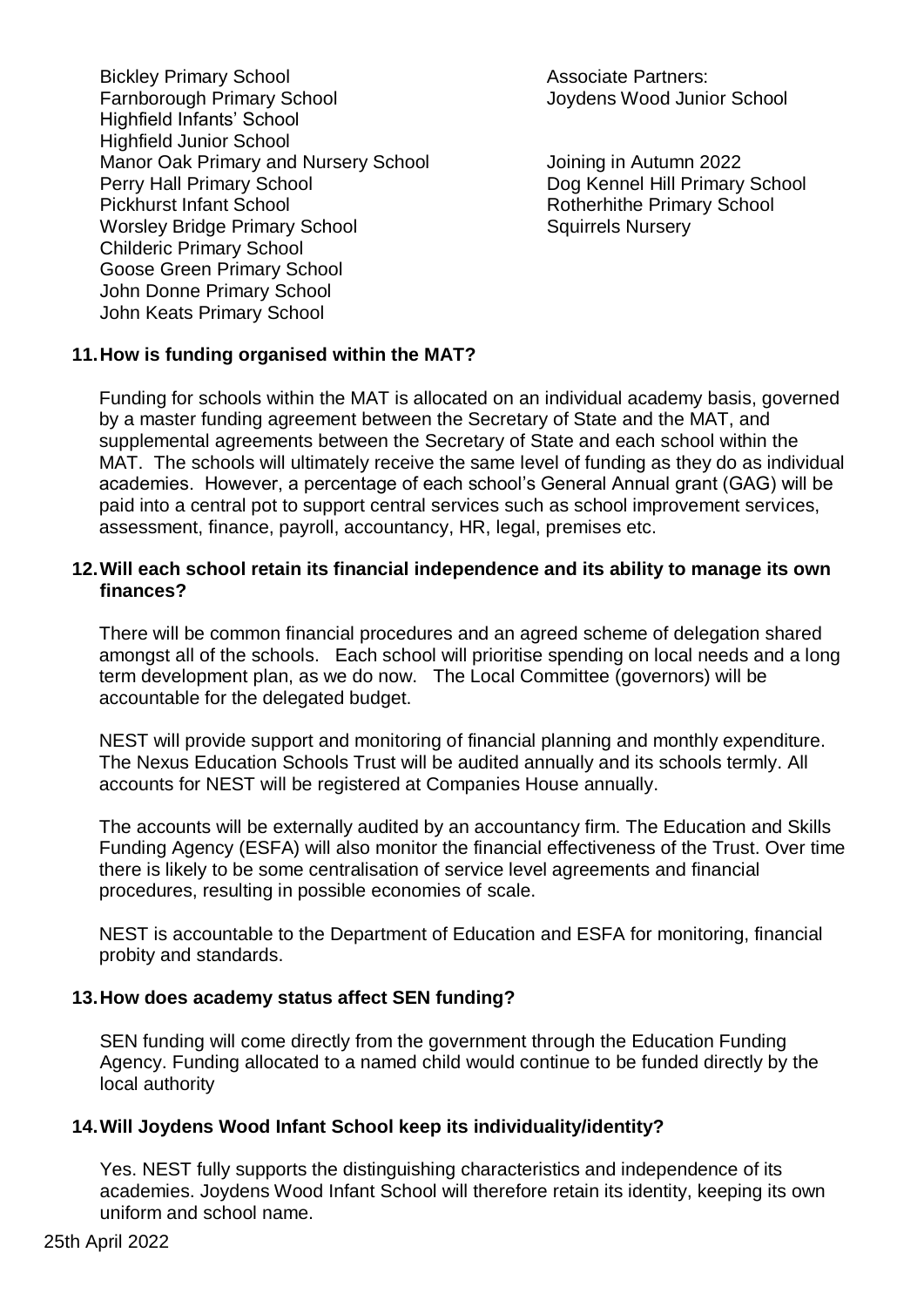#### **15.Will the staff stay the same?**

When a school converts from a local authority maintained school to a new academy, all permanent staff are entitled to transfer to it under the same employment terms and conditions.

#### **16.What will the changes mean for staff?**

Staff will not notice significant changes in their everyday working lives. It is the intention of the Trust that staff will benefit from the advantages of partnership work across schools. Terms and conditions for existing staff would remain the same and pensions would transfer (including pension contributions). As a maintained school staff contracts would TUPE across from the Local Authority to the Trust. NEST is committed to following the union agreed national pay and conditions for staff. Professional development would further expand and there would be a greater range of opportunities for advancement.

#### **17.What will happen with regard to staff pensions?**

If you are a teacher in the current school, your pension will continue as part of the teacher's pension scheme, with the Trust continuing with the same employer responsibilities as the predecessor school. Non-teaching staff will usually be members of the local government pension scheme and the Trust will secure 'admitted body' status with the local pension authority to protect the pension rights of employees and take on employer responsibility, both for contributions and administration of the scheme. Staff can opt out of either if they wish to make alternative provision.

#### **18.Will a poor Ofsted rating in one of the schools affect the others within the MAT?**

The purpose and strength of a multi-academy trust (MAT) organisation is to provide support and monitoring across the group of schools. Regular monitoring visits provide early identification of small issues and mechanisms to support which can be quickly implemented to ensure school standards are maintained and improving to ensure that schools are not vulnerable. The structure of the organisation will enable schools to work together to raise standards. There is a strong programme of school support with halftermly visits and termly external evaluation of the performance of all NEST schools.

#### **19.How will Nexus Education Schools Trust be governed so that all schools continue to improve and will Local Committees retain their autonomy?**

NEST is committed to effective governance at all levels within the organisation.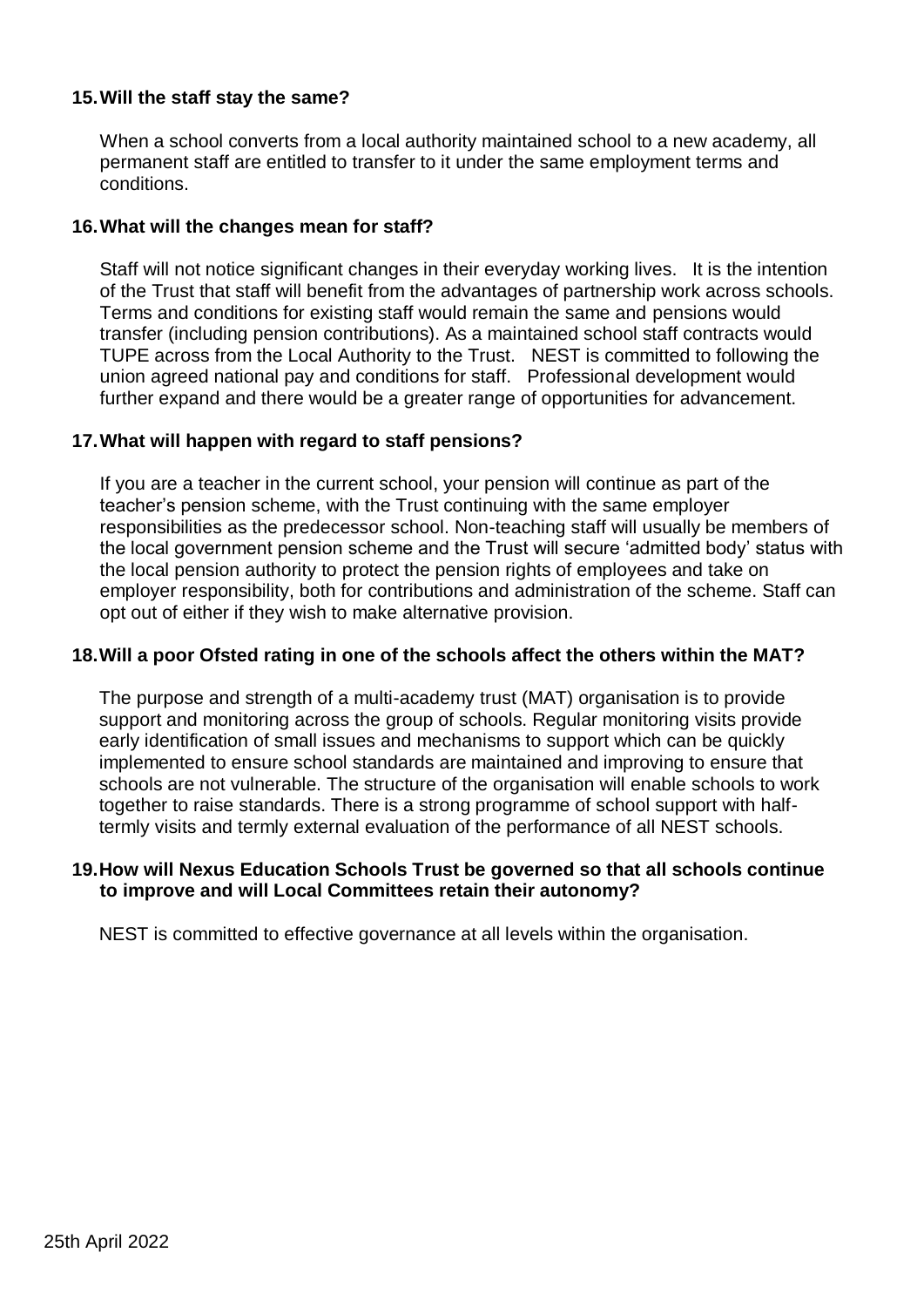# **Nexus Education Schools Trust**

# **Structure of Organisation**



NEST has layers of governance throughout the organisation:

- The Members: The guardians of the constitution who monitor the vision and values of the organisation. Their role is to appoint Directors and to ensure the moral purpose of the organisation.
- The Trust Board: Has overall responsibility and ultimate decision making authority for all the work of the Academy Trust, including the establishment and maintenance of the Academies. It has a statutory responsibility for the financial probity of each school as well as the overall organisation and the educational stands across the trust group of schools.

Key functions:

- Provide overview, scrutiny and will challenge education and financial performance, to include pay and conditions, audit and standards.
- Area Hub: member representation from the cluster of schools' local committees who are accountable for the hub provision and performance.

Key Functions:

- Support academy leaders and Local Committee members to shape and influence the Trust in achieving its mission: 'Excellence and Opportunity for all, enabling lives to be transformed.'
- Provide a structure of support and challenge to enable effective development of school improvement initiatives, monitoring and quality assurance through external services and forums.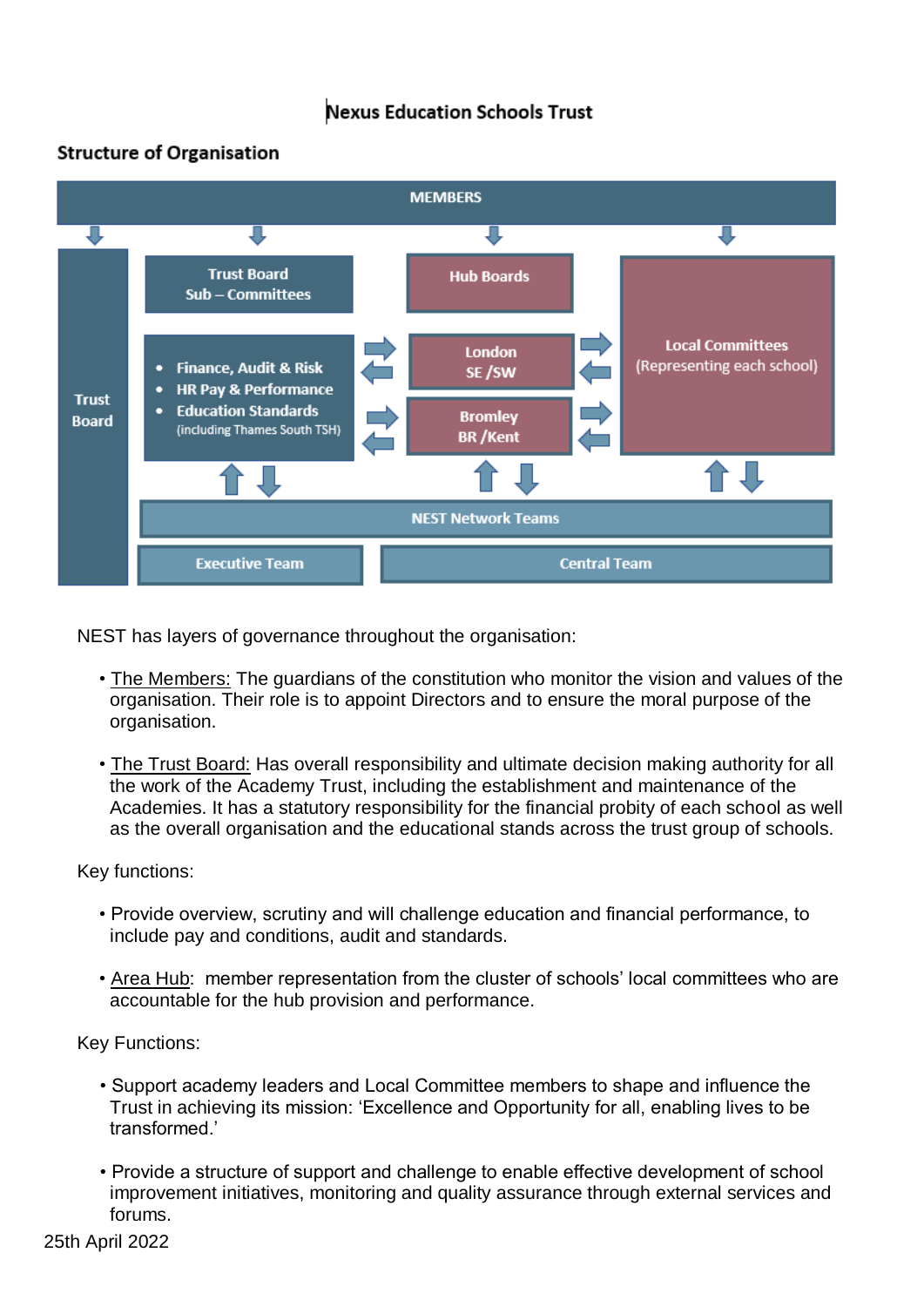• Ensure an effective flow of communication between the Local Committees, Area Hub Boards and the Trust Board.

#### **20.How will the governance arrangement work at Joydens Wood Infant School?**

The Governing Body will become known as the Local Committee. The Local Committee will be delegated the relevant authority to oversee the strategic direction and accountability of the school. The Local Committee will nominate suitably skilled representatives to the Local Hub to be allocated to the Trust Board sub-committees. Their role is to hold the Trust to account and contribute to the development of the wider organisation.

The Local Committee's role:-

- To oversee the effectiveness of the school and together with the headteacher to provide strategic direction for the work and improvement of the school.
- To support, monitor, and evaluate the effectiveness of the school and monitor the budget.
- To hold the school to account for the standards achieved and the quality of education.
- To positively promote the Academy to prospective parents, staff and key stakeholders.
- To support the Academy in attaining the educational goals it sets and in keeping pupils and staff safe at all time.
- Provide drive and challenge, through the implementation of School Improvement Plan and self-evaluation framework within the school.
- To contribute and fulfil the vision and ethos of NEST, to achieve the aims and ambitions for all our pupils and workforce and to uphold the benefit of collaboration and mutual support.
- Contribute to the strategic aims and development of the Nexus Education Schools Trust.

Local Committee members will also be part of forums across the Trust, whose role is to:-

- Generate new ideas.
- Provide networking and build relationships.
- Promote the values and work within the Trust group of schools.
- Provide challenge and support.
- Influence policy and development.
- Provide a voice within the organisation.

#### **21.Will there be any changes to the PTA?**

Each NEST school will retain their own PTA and funds raised. PTAs will also have the opportunity to work collaboratively and to share ideas for fundraising.

#### **22.Will the admissions arrangements change?**

All schools will follow the common admission framework as agreed with the Local Authority. Each school's admissions criteria will continue to apply.

#### **23. How will working with other schools in NEST impact on our own standards and resources?**

It is by working collaboratively in a multiplicity of partnerships and networks that Joydens Wood Infant School will continue to grow and flourish. As education funding comes under increased pressure and resources are reduced, being part of a larger organisation will work to our advantage. The economies of scale afforded by working in a wider partnership will help us to save money on services and suppliers, with improved service delivery at all